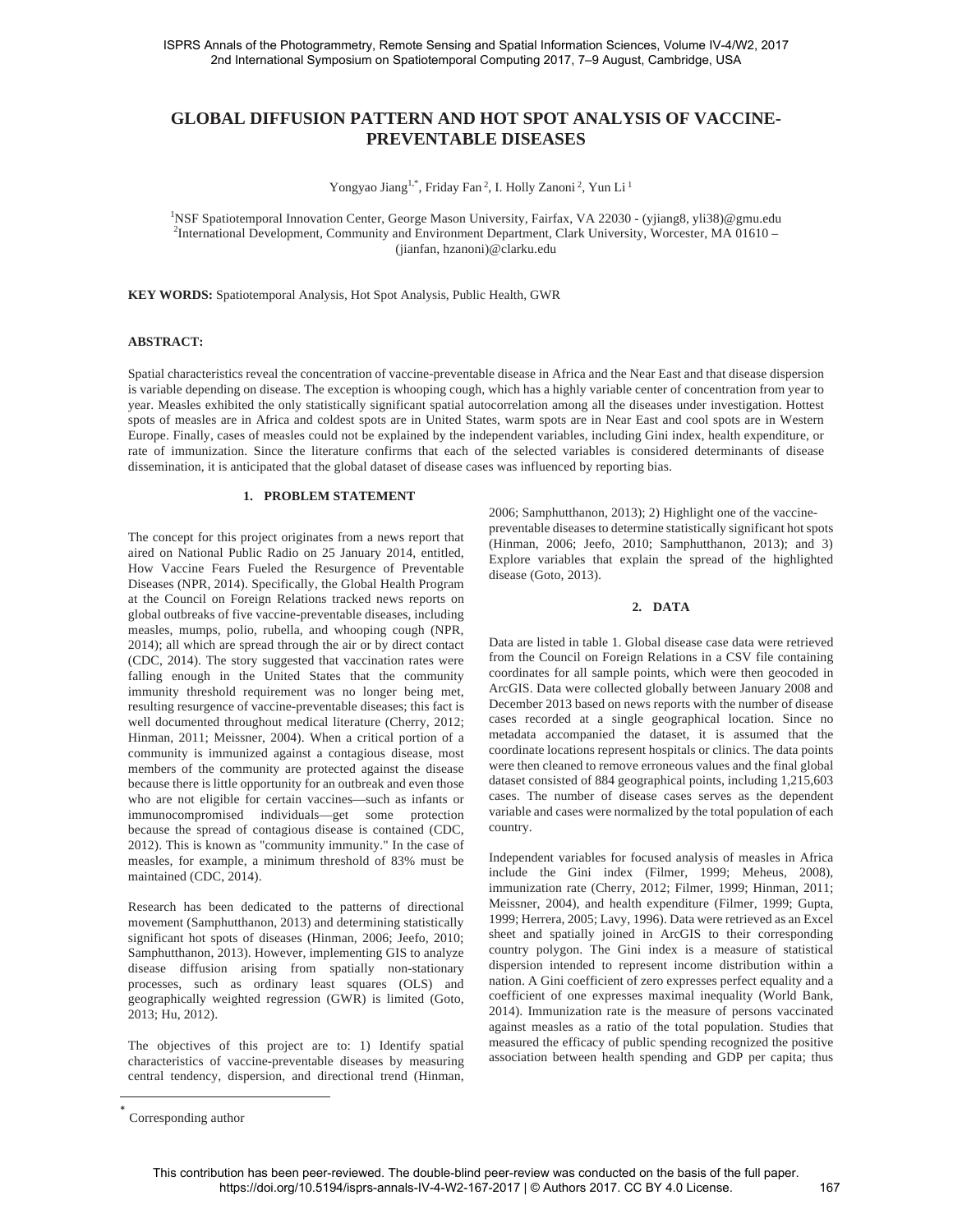health expenditure as a ratio of total population was used as a proxy to access to health care (Filmer, 1999; Herrera, 2005).

| Data Layer                  | Format            | Source                                                                                         | Description                                                                                                   |
|-----------------------------|-------------------|------------------------------------------------------------------------------------------------|---------------------------------------------------------------------------------------------------------------|
| <b>Disease</b><br>incidence | Vector<br>point   | Council on<br>Foreign                                                                          | Each point<br>represents the                                                                                  |
|                             |                   | Relations                                                                                      | number of cases<br>for each disease,<br>by year                                                               |
| Gini index                  | Vector<br>polygon | World<br><b>Bank Data</b><br><b>Indicators</b>                                                 | Each value<br>represents<br>income<br>distribution                                                            |
| Health<br>expenditure       | Vector<br>polygon | World<br><b>Bank Data</b><br><b>Indicators</b>                                                 | Each value<br>represents health<br>expenditure as a<br>ratio of total<br>population                           |
| Immunization<br>rates       | Vector<br>polygon | World<br>Health<br>Organizatio<br>n Vaccine-<br>Preventable<br>Disease<br>Monitoring<br>System | Each value<br>represents the<br>percentage of<br>coverage via<br>vaccination<br>adherence for<br>each disease |
| Country<br>boundaries       | Vector<br>polygon | Class File<br>Share                                                                            | Each polygon<br>represents a<br>country with a<br>unique country<br>code                                      |

Table 1. Data source and description

## **3. METHODS**

## **3.1 Spatio Temporal Analysis**

Spatio temporal analysis was performed to determine where the diseases appear to be originating and trending globally. Each disease was classified by year and by number of cases and the temporal spatial pattern was ranked by number of cases for each year from 2008-2014. Cases were standardized across all diseases for consistency.

## **3.2 Standard Deviational Ellipse**

Spatial characteristics of disease were identified by measuring central tendency, dispersion, and directional trend. Analysis was applied to the raw point disease data layer to create annual ellipses for each disease. This analysis consisted of two primary steps, locating the mean center and the directional trend.

The first step included locating the mean center for each disease across all years as well as for each disease by each year. The mean center parameter was weighted by cases. Furthermore, the mean center was also considered for all diseases by year (also weighted by cases), which resulted in an overall undeviating mean center in Africa.

The second step included determining directional trend for each

disease across all years as well as for each disease by each year in the time series. The ellipse parameter was weighted by cases. There were insufficient records to calculate ellipses for mumps in 2008; polio in 2008 and 2009; and whooping cough in 2008 and 2009. The shape and extent of the ellipses influenced the remainder of the analyses and led to the exclusion of mumps and rubella altogether and limiting polio and whooping cough. 2014 was excluded from the final analysis because it is the current reporting year, which is not a complete year and is thus invalid. Only measles, still presented with suitable spatial characteristics. However, further spatial statistics analysis dictated which disease to further investigate.

### **3.3 Spatial Autocorrelation Analysis (Moran's I)**

To determine whether the diseases were spatially clustered, randomly distributed or dispersed, spatial autocorrelation was applied to each disease. Fixed distance band was chosen to conceptualize the spatial relationships so that each feature was analyzed within the context of neighboring features. In order to determine the distance, incremental spatial autocorrelation was performed to get the distance corresponding to the first peak.

## **3.4 Hot Spot Analysis (Getis-Ord Gi\*)**

After the spatial autocorrelation analysis, only measles shows a significant clustering pattern. To identify hot spots of measles within all five years, hot spot analysis was performed. In order to analyze the change of hot spot over time, sot spot analysis was then performed with measles data for each year.

### **3.5 Ordinary Least Squares (OLS)**

Global ordinary least squares linear regression was performed in order to understand the relationship between the measles cases and the independent variables: Gini index, health expenditure, and immunization rates. Based on research, it was assumed that the chosen independent variables statistically explain the dependent variable. As described in the flowchart in figure 1, two approaches were attempted to construct the OLS model.

In the first approach, disease incidents points were spatially joined to the country polygon feature using the SUM aggregation method and then eliminated countries that have no incidents being joined. Incidents were further standardized by population in each country and the other independent variables were also joined to the country polygon feature. The OLS analysis is performed based on the joined polygon feature by specifying one unique ID fields, dependent and independent variables and path to output report file.

The second approach introduced spatial interpolation and zonal statistics to address the problem of countries that have no disease incidents. A raster surface that covers the focused study area (Africa) was interpolated and the country polygons were used as the analytical zones and the mean incident rate value for each African country was extracted. The mean rates value was then used as dependent variable in the OLS analysis in which the independent variables are the same as in the first approach.

#### **3.6 Interpolation**

Spatial interpolation was used to generate a raster surface to account for the fact that the spatial join method applied to the incident points did not have results for all countries in the study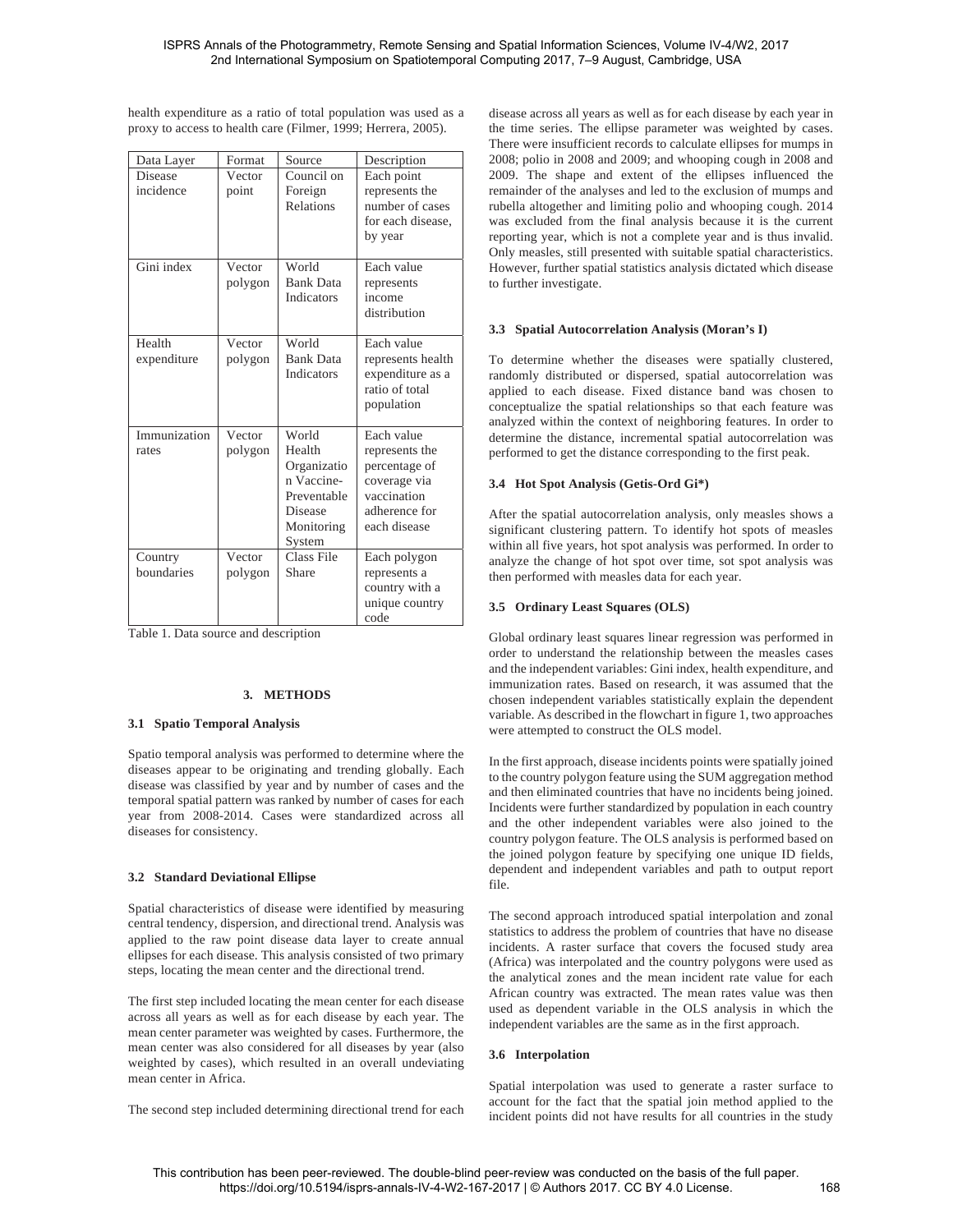area. Since previous research indicated that the incident points in Africa are spatially autocorrelated, inverse distance weighted spatial technique was used to interpolate a raster surface that guarantees each country has some incident rate value. The default parameters were applied, except the search radius was specified based on the result of the Incremental Spatial Autocorrelation.



Figure 1. Methodology for OLS analysis

## **4. RESULTS**

## **4.1 Spatial Characteristics**

Temporal spatial analysis was performed to determine where the diseases appear to be originating and trending globally. This analysis was performed primarily to reproduce the time series analysis presented in the news report; which was effective at peaking interest regarding the incidence of disease globally. After looking at the dispersion of disease, the most visually prevalent diseases throughout the time series included measles, polio, and whooping cough. Refer to figure 2 for a directional movement of diseases.

Measles displayed minimally elongated dispersion with a center of concentration in African continent and Near East. Polio displayed moderately elongated dispersion with a center of concentration strongly focused in Northern Africa and Near East. Whooping cough displayed highly elongated dispersion with a highly variable center of concentration. Refer to figure 3 for deviational ellipses of measles, polio, and whooping cough.





This contribution has been peer-reviewed. The double-blind peer-review was conducted on the basis of the full paper. https://doi.org/10.5194/isprs-annals-IV-4-W2-167-2017 | © Authors 2017. CC BY 4.0 License. 169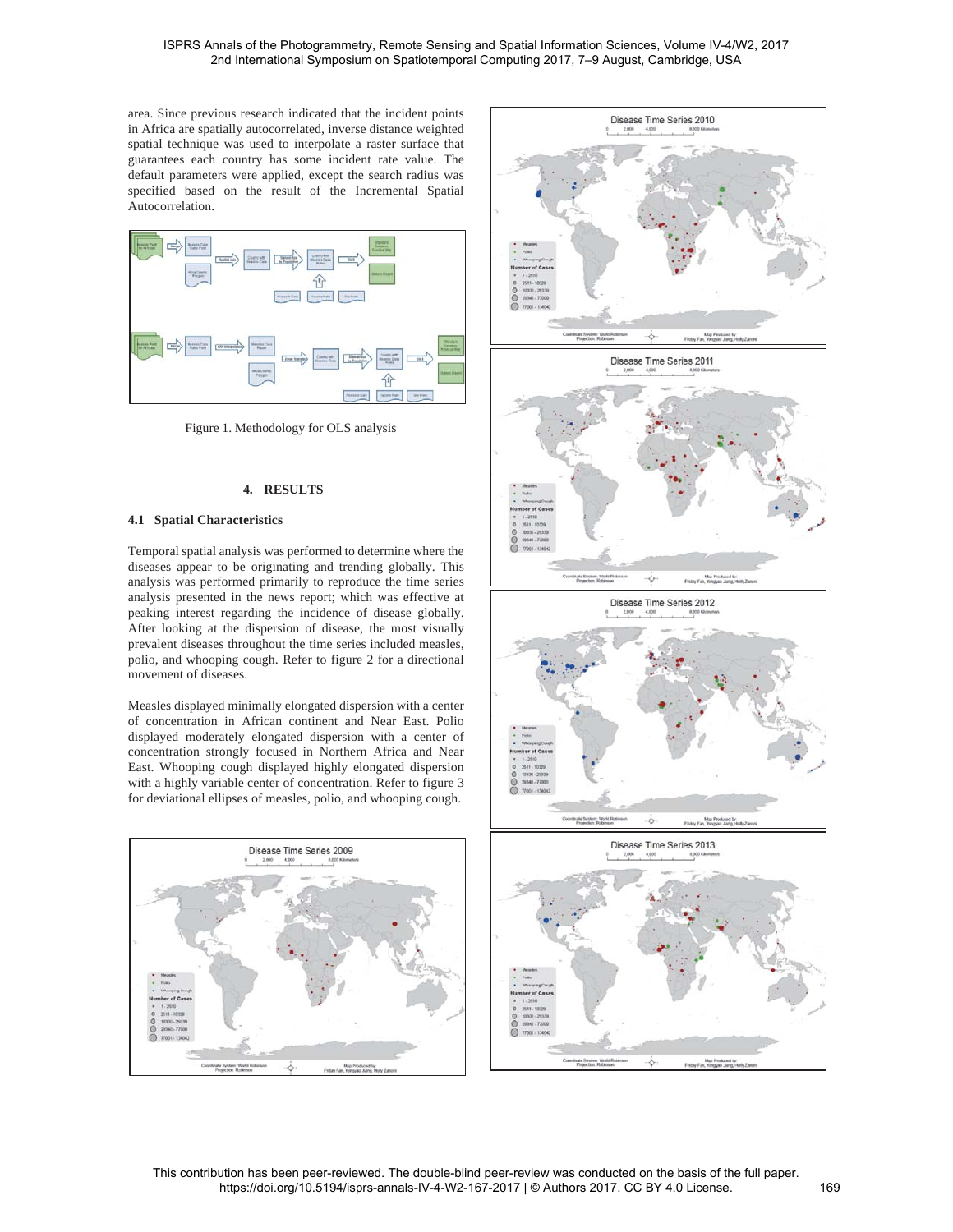

Figure 2. Spatio temporal analysis of measles, polio, and whooping cough



Figure 3. Directional distribution measles, polio, and whooping cough

## **4.2 Spatial Autocorrelation Analysis (Moran's I)**

To determine whether the diseases are spatially clustered, randomly distributed or dispersed, spatial autocorrelation was applied to each disease. Fixed distance band was chosen to conceptualize the spatial relationships so that each feature is analyzed within the context of neighboring features. In order to determine the distance, incremental spatial autocorrelation was performed to get the distance corresponding to the first peak. Refer to table 2 for the Moran's I results for diseases.

| Disease                                                           | Z-       | Р-    | Moran's | Disease      | 7.-      |  |  |
|-------------------------------------------------------------------|----------|-------|---------|--------------|----------|--|--|
|                                                                   | score    | value |         |              | score    |  |  |
| Measles                                                           | 6.649    | 0.000 | 0.02    | Measles      | 6.649    |  |  |
| <b>Mumps</b>                                                      | $-0.779$ | 0.436 | $-0.03$ | <b>Mumps</b> | $-0.779$ |  |  |
| Polio                                                             | 0.061    | 0.952 | $-0.01$ | Polio        | 0.061    |  |  |
| Toble 2. Spotial autocorrelation applying (Moren's I) results for |          |       |         |              |          |  |  |

Table 2. Spatial autocorrelation analysis (Moran's I) results for diseases; according to the table above, only measles shows a significant clustering pattern based on Z-score

#### **4.3 Hot Spot Analysis (Getis-Ord Gi\*)**

Analysis of hot spots of measles by year indicates that cases are clustered (hot spots) in Asia in 2009 and moves to Africa in 2010. In 2011, hot spots become strongly clustered in Africa. Some of the hot spots moved back to Asia again in 2012. In 2013, the hot spots in Asia disappeared and hot spots in Africa become less but more concentrated. On the other hand, the hot spot map of all five years shows that the hot spot is in Africa and the cold spot is in the United States. Refer to figure 4 for hot spot analysis of Measles.



#### **4.4 Ordinary Least Squares (OLS)**

OLS analysis compared the relationship between the dependent variable and each independent variable, which was generated by GeoDa standardized scatter plot. Refer to figure 5 for the scatter plot of independent variables. The point cloud in all three scatter plots failed to form a linear shape, which suggests that there is no strong relationship between the variables. OLS analysis was performed using two approaches; refer to figure 6 for OLS results with interpolation and figure 7 for OLS results without interpolation. The reports are interpreted in 6 steps.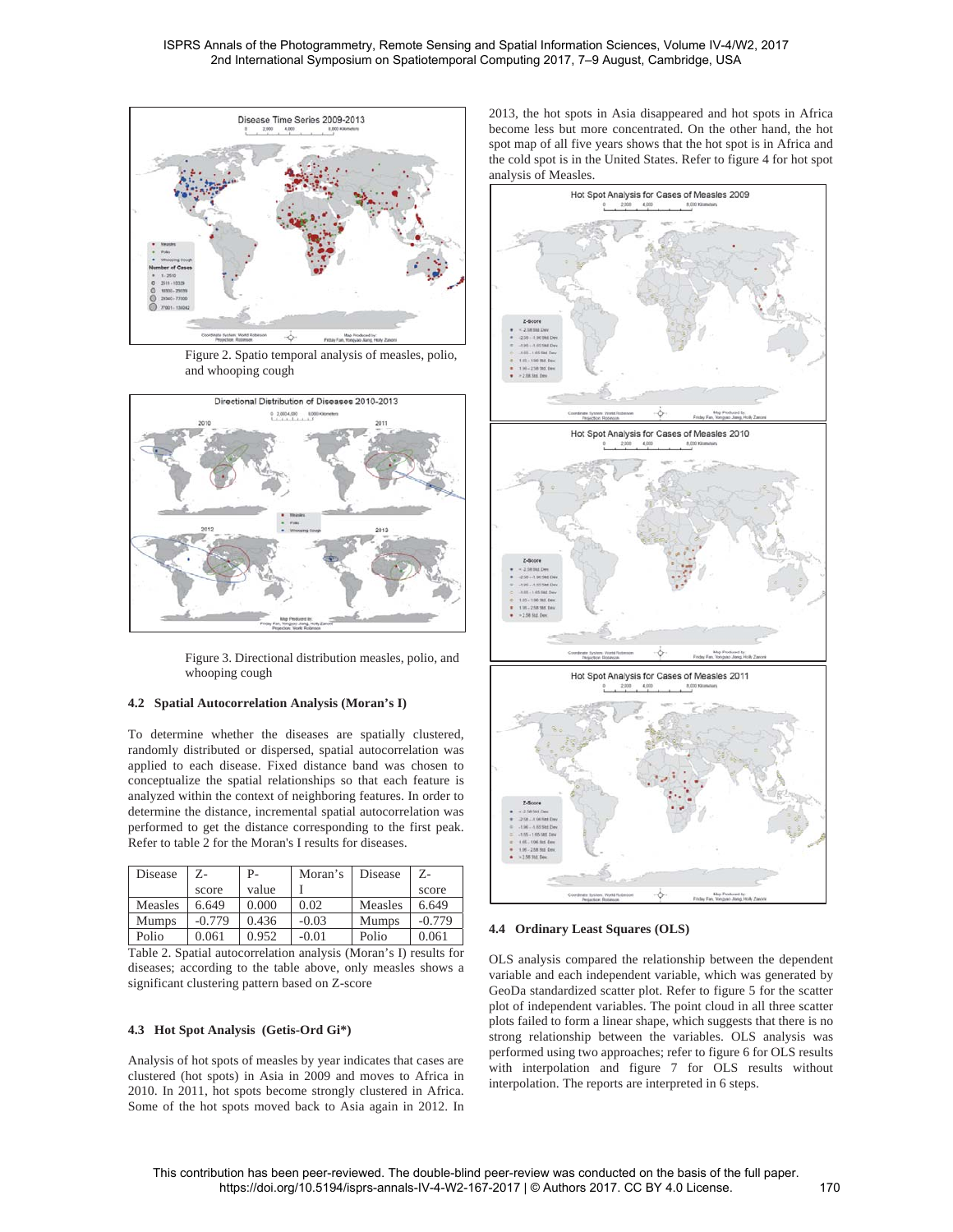



Figure 4. Hot spot analysis of measles



(middle), vaccine rate vs. case rate (right)

|                                         |                                                                             |                         |                                              |                                             | <b>Summary of OLS Results - Model Variables</b> |             |                |                |
|-----------------------------------------|-----------------------------------------------------------------------------|-------------------------|----------------------------------------------|---------------------------------------------|-------------------------------------------------|-------------|----------------|----------------|
| Variable                                | Coefficient (a)                                                             | StatError               | t-Statistic                                  | Probability (b)                             | <b>Robust SE</b>                                | Robust t    | Robust, Pr (b) | Vif (c)        |
| <i><u><b>Intercept</b></u></i>          | 3275.264073                                                                 | 2796.970835             | 1.171004                                     | 0.247627                                    | 1991.510526                                     | 1,644613    | 0.106869       | <b>GARAGES</b> |
| GINS                                    | 27,410684                                                                   | 29.948534               | 0.915260                                     | 0.364827                                    | 30.856127                                       | 0.888338    | 0.378979       | 1.014496       |
| VACCINE 1                               | $-11.727028$                                                                | 33.269999               | $-0.352481$                                  | 0.726090                                    | 20.191407                                       | $-0.580793$ | 0.564215       | 1.020975       |
| <b>EXPENDIT 1</b>                       | $-1.834813$                                                                 | 1.462955                | $-1.254182$                                  | 0.216112                                    | 0.652840                                        | $-2.810510$ | 0.007243*      | 1.033248       |
|                                         |                                                                             |                         |                                              | <b>OLS Diagnostics</b>                      |                                                 |             |                |                |
| <b>Input Features:</b><br>Africa Clean  |                                                                             |                         | Dependent Variable:                          |                                             |                                                 |             |                |                |
|                                         | 50<br>Number of Observations:<br>Akaike's Information Criterion (AICc) (d): |                         |                                              |                                             | 961-740311                                      |             |                |                |
| 0.059483<br>Multiple R-Squared (d):     |                                                                             | Adjusted R-Squared [d]: |                                              |                                             | $-0.001856$                                     |             |                |                |
| joint F-Statistic Ie1:<br>0.969748      |                                                                             |                         | Prob(>F), (3.46) degrees of freedom:         |                                             |                                                 |             |                |                |
| <b>Solet Wald Statistic (e)</b>         |                                                                             | 10.681557               |                                              | Probl>chi-squared). (3) degrees of freedom: |                                                 |             | $0.013579*$    |                |
| Koenker (BP) Statistic (f):<br>2,245240 |                                                                             |                         | Probit>chi-squared), (3) degrees of freedom: |                                             |                                                 |             |                |                |
| Jarque-Bera Statistic (g):<br>41.055507 |                                                                             |                         |                                              | Prob(>chi-squared), (2) degrees of freedom: |                                                 |             |                | 0.000000 **    |

Figure 6. OLS results with interpolation

|                                           |                 |             |                                              |                             | <b>Summary of OLS Results - Model Variables</b> |                     |               |                                       |
|-------------------------------------------|-----------------|-------------|----------------------------------------------|-----------------------------|-------------------------------------------------|---------------------|---------------|---------------------------------------|
| Variable                                  | Coefficient (a) | Statimon    |                                              | t-Statistic Probability [b] | Robust SE                                       | Robust <sub>t</sub> | Robust Pr (b) | VIF [c]                               |
| intercept                                 | 2197.113258     | 2747.313091 | 0.799732                                     | 0.429261                    | 1074.121496                                     | 1.172343            | 0.248978      | <b><i><u>Report Followski</u></i></b> |
| Citat                                     | $-5.944900$     | 34.139156   | $-0.174137$                                  | 0.862762                    | 31.948562                                       | $-0.186077$         | 0.853460      | 1.085810                              |
| VACCINE 1                                 | 17.135815       | 36.023656   | 0.475682                                     | 0.637256                    | 25.374989                                       | 0.675303            | 0.503920      | 1.111976                              |
| <b>EXPENDIT 1</b>                         | $-1.926246$     | 1.392510    | $-1.383291$                                  | 0.175336                    | 0.683925                                        | $-2.816458$         | $0.007928*$   | 1.049203                              |
|                                           |                 |             |                                              | <b>OLS Diagnostics</b>      |                                                 |                     |               |                                       |
| Input Features:<br>Africa Clean selection |                 |             | Dependent Variable:                          |                             |                                                 |                     | CASES RA      |                                       |
| Number of Observations:<br>39             |                 |             | Akaike's Information Criterion (AICc) [d]:   |                             |                                                 |                     | 746,203812    |                                       |
| Multiple R-Squared [d]:<br>0.052974       |                 |             | Adjusted R-Squared (d):                      |                             |                                                 |                     | $-0.028200$   |                                       |
| 0.652598<br>Joint F-Statistic [e]:        |                 |             | Prob(>F), (3,35) degrees of freedom:         |                             |                                                 |                     | 0.586689      |                                       |
| 10.288121<br>Joint Wald Statistic [e]:    |                 |             | Probl:>chi-squared). (3) degrees of freedom: |                             |                                                 |                     | 0.016269*     |                                       |
| Koenker (BP) Statistic [f]:<br>1.489247   |                 |             | Prob(>chi-squared), (3) degrees of freedom:  |                             |                                                 |                     | 0.684754      |                                       |
| 49.893616<br>Jarque-Bera Statistic (g):   |                 |             | Prob(>chi-squared), (2) degrees of freedom:  |                             |                                                 |                     | $0.000000+$   |                                       |

Figure 7. OLS results without interpolation

Firstly, the sign of the coefficients are not all expected. The sign of health expenditure rate is expected in both cases since it is negative which should correspond to increased spending on healthcare leading to better access to healthcare and less likelihood of becoming infected by measles. The Gini index indicates fairness in dispersion of income distribution. A Gini coefficient of zero expresses perfect equality and a coefficient of one expresses maximal inequality; thus, one would expect the lower the Gini Index the less people will be infected. This is the case for the OLS model with interpolation but not for the other model. The coefficients for vaccine rate disagree with each other as well. A negative sign is expected since more people vaccinated are expected to lead to less infection. However, the OLS model without interpolation has a positive sign.

Secondly, There is no redundancy in either of the models because the VIF[c] values are both lower than 7.5.

Thirdly, the results of t-test suggest that the coefficients for the independent variables are not significantly different than 0 since the greatest difference is less than 1.4.

Fourthly, the Jarque-Bera statistic is greater than 0.05 in both models, which means it is not significant. This suggests that the model is not misspecified or no key variable is missing from any of the models.

Fifthly, the adjusted R2 is a small negative number for both of models, which indicates that the dependent variable is not being explained by the independent variables at all.

Finally, the standard residual for both of OLS models are clustered in Southeastern Africa. Refer to figure 8 for the residual map for OLS with and without interpolation. Global spatial autocorrelation on both residual maps confirmed global clustering by its high z-score. Refer to figure 9 for the spatial autocorrelation report for OLS with and without interpolation.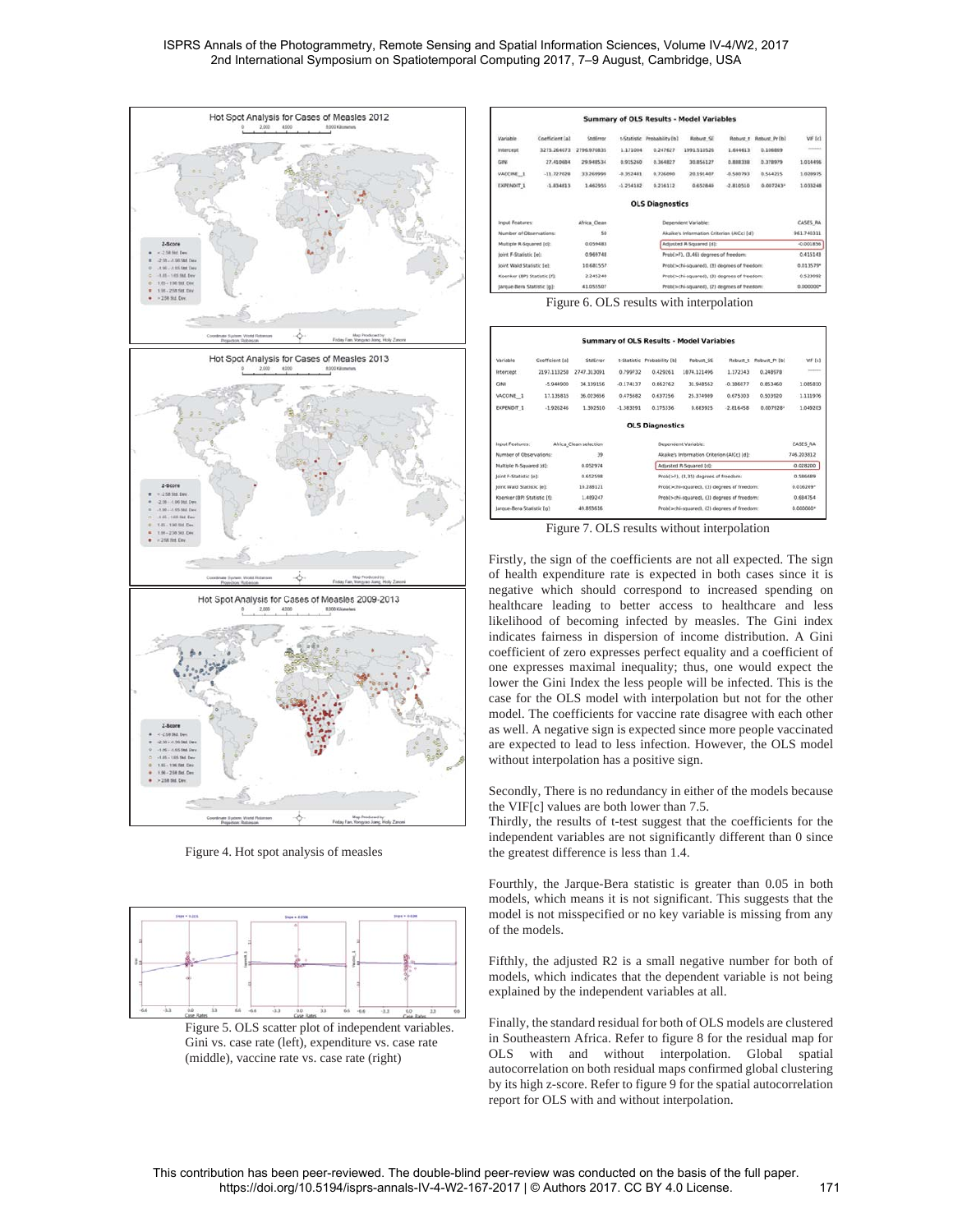

Figure 8. Residual map for OLS with interpolation (left) and without interpolation (right)



Figure 9. Spatial autocorrelation report for OLS with Interpolation (left) and without interpolation (right)

## **5. CONCLUSION**

The most notable limitation is the dataset, which was retrieved from the Council on Foreign Relations, followed by the nature of working with a global dataset, and joining the points to polygons, which reduced the overall observations to fifty.

The initial consideration behind using this specific dataset was to reproduce the maps within the news report and then examine their claim that there is a resurgence of vaccine-preventable disease due to declining vaccine rates. It was quickly determined that global examination would prove difficult due to the nature of the global dataset as well as reporting inconsistencies among the countries. Exploration of variables in Africa was chosen based on the results of hot spot analysis. However, by joining disease case points to country polygons in Africa, the number of observations was minimized to fifty, which is too few for analysis using geographically weighted regression.

Based on inconsistent results compared to extensive literature reviews and the news report, it is anticipated that the data collection process used by the Council on Foreign Relations may be unreliable and inaccurate. Nonetheless, results from both reports indicate highly mobile disease diffusion largely initiating in Africa and the Near East and expanding outward over time. Of notable exception is whooping cough, which appears to be highly mobile and capable of easily expanding and retreating from year to year; this may be a disease to investigate further precisely due to this extreme variability.

In conclusion, if future analysis were to ensue, attempts would be made to minimize error by retrieving data from an alternate source, such as the WHO Monitoring System for VaccinePreventable Disease. By running analyses again with a more standardized approach to data collection, it is believed that the results would be more representative of the literature, or at least there would be more confidence in the overall analysis. Another independent variable for consideration would be comparing rural/urban population. Also, more attention would be given to a more specific area within Africa to explore local versus regional clustering that was not explicitly explored in this analysis.

## **REFERENCES**

Centers for Disease Control and Prevention (2014). Vaccine-Preventable Diseases and the Vaccines that Prevent Them. Last updated January 2014. Retrieved 5 March 2014 from: http://www.cdc.gov/vaccines/parents/downloads/parent-ver-sch-0-6yrs.pdf.

Cherry, J. D. (2012). Epidemic Pertussis in 2012—the Resurgence of a Vaccine-Preventable Disease. New England Journal of Medicine, 367(9), 785-787, retrieved 5 April 2014 from: http://www.nejm.org/doi/full/10.1056/nejmp1209051.

Council on Foreign Relations (2014). Vaccine-Preventable Outbreaks. Retrieved 5 March 2014 from www.cfr.org/interactives/GH\_Vaccine\_Map/index.html#map.

Filmer, D., & Pritchett, L. (1999). The Impact of Public Spending on Health: Does Money Matter?. Social science & Medicine, 49(10), 1309-1323. Retrieved 15 April 2014 from: http://www.ncbi.nlm.nih.gov/pmc/articles/PMC2305684/pdf/bull who00391-0020.pdf.

Goto K, Kumarendran B, Mettananda S, Gunasekara D, Fujii Y, et al. (2013). Analysis of Effects of Meteorological Factors on Dengue Incidence in Sri Lanka Using Time Series Data. PLoS ONE 8(5): e63717. Retrieved 15 April 2014 from: http://www.plosone.org/article/info%3Adoi%2F10.1371%2Fjour nal.pone.0063717#pone-0063717-g006.

Gupta, S., Verhoeven, M., & Tiongson, E. (1999). Does Higher Government Spending Buy Better Results in Education and Health Care? International Monetary Fund.

Hinman, A. R., Orenstein, W. A., Schuchat, A., & Centers for Disease Control and Prevention (CDC). (2011). Vaccine-Preventable Diseases, Immunizations, and MMWR: 1961-2011. MMWR Surveillance Summary, 60(Suppl 4), 49-57.

Hinman, S. E., Blackburn, J. K., & Curtis, A. (2006). Spatial and Temporal Structure of Typhoid Outbreaks in Washington, DC, 1906–1909: Evaluating Local Clustering With the Gi\* Statistic. International Journal of Health Geographics,5(1), 13. Retrieved 5 March 2014 from: http://www.ijhealthgeographics.com/content/5/1/13.

Hu, M., Li, Z., Wang, J., Jia, L., Liao, Y., Lai, S., ... & Yang, W. (2012). Determinants of the incidence of Hand, Foot and Mouth Disease in China Using Geographically Weighted Regression Models. PloS One, 7(6). Retrieved 15 April 2014 from: http://www.plosone.org/article/info%3Adoi%2F10.1371%2Fjour nal.pone.0038978#pone-0038978-g003.

Jeefoo, P., Tripathi, N. K., & Souris, M. (2010). Spatio-Temporal Diffusion Pattern and Hotspot Detection of Dengue in Chachoengsao Province, Thailand. International journal of environmental research and public health, 8(1), 51-74. Retrieved 5 March 2014 from: http://www.mdpi.com/1660-4601/8/1/51.

Lavy, V., Strauss, J., Thomas, D., & De Vreyer, P. (1996). Quality